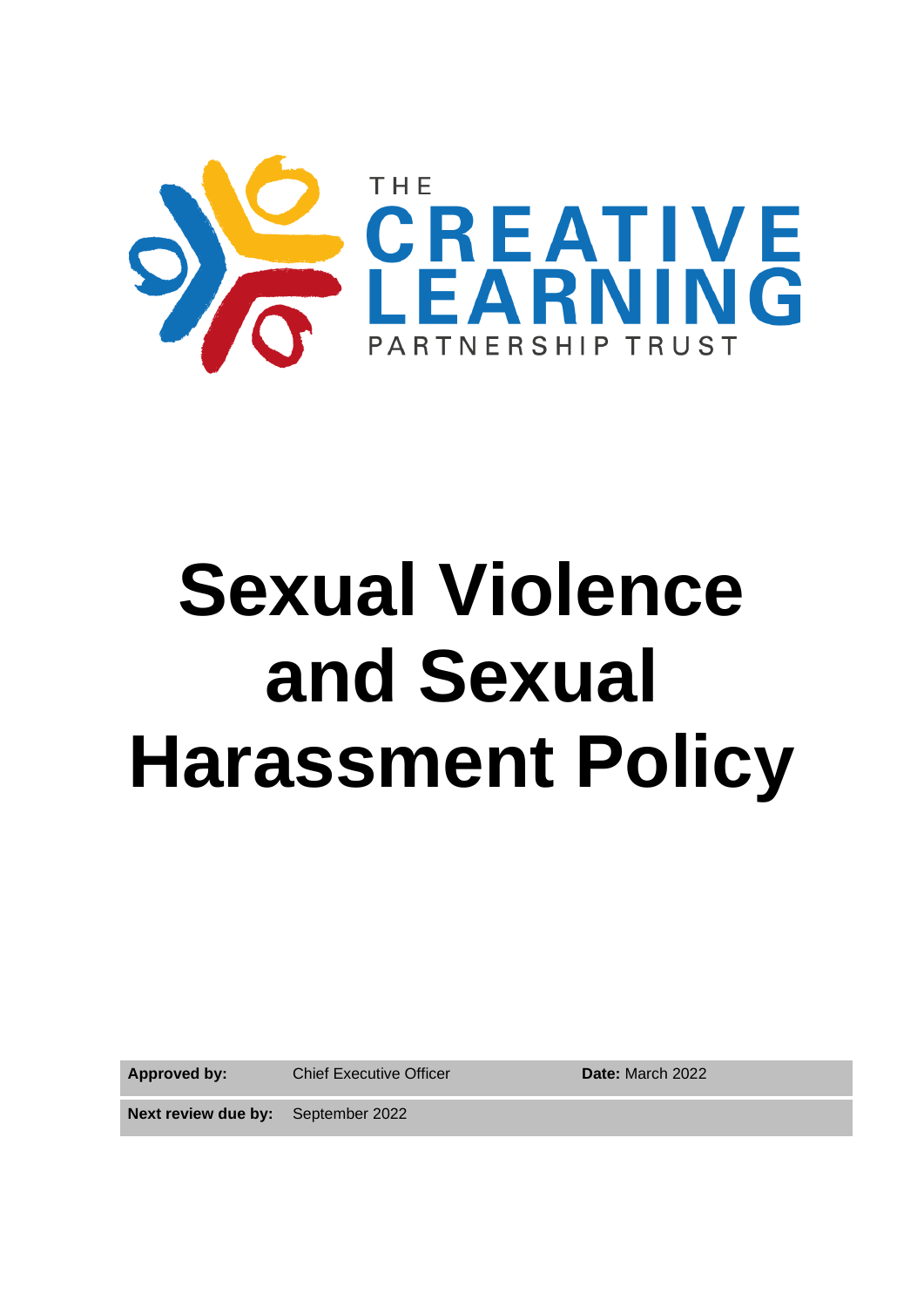# **Policy Statement and Intent**

This policy aims to provide staff with an understanding of what constitutes peer on peer sexual violence and harassment, and what to do if they have a concern or receive a report. The Trust never considers sexual violence and harassment to be:

- Acceptable,
- Something to be tolerated
- An inevitable part of growing up, "Banter", "part of growing up", "just having a laugh" or "boys being boys"

The Trust will always challenge potentially criminal behaviour including sexual assault: common examples of this are (non-exhaustive list): grabbing bottoms, breasts, and genitalia, flicking bras, and lifting up skirts. Dismissing, ignoring, or tolerating such behaviours risks normalising them; and may reinforce and/or perpetuate wider societal factors such as sexist stereotypes and language.

# **Victims and (Alleged) Perpetrators**

In the scope of this policy, we use the term 'victim' to describe any child who has been subjected to sexual violence and/or sexual harassment. In applying this definition, it is important that all Trust schools recognise that not everyone who has been subjected to sexual violence and/or sexual harassment considers themselves a victim or would want to be described in this way. Trust schools should be conscious of this when managing any incident and be prepared to use any term with which the individual child is most comfortable. For the purpose of this advice, we use the term 'alleged perpetrator' and where appropriate 'perpetrator', as these are also widely used and recognised terms.

# **Harmful Sexual Behaviour**

Children's sexual behaviour exists on a wide continuum, from normal and developmentally expected to inappropriate, problematic, abusive, and violent. Problematic, abusive, and violent sexual behaviour is developmentally inappropriate and may cause developmental damage. These are referred to as "harmful sexual behaviour".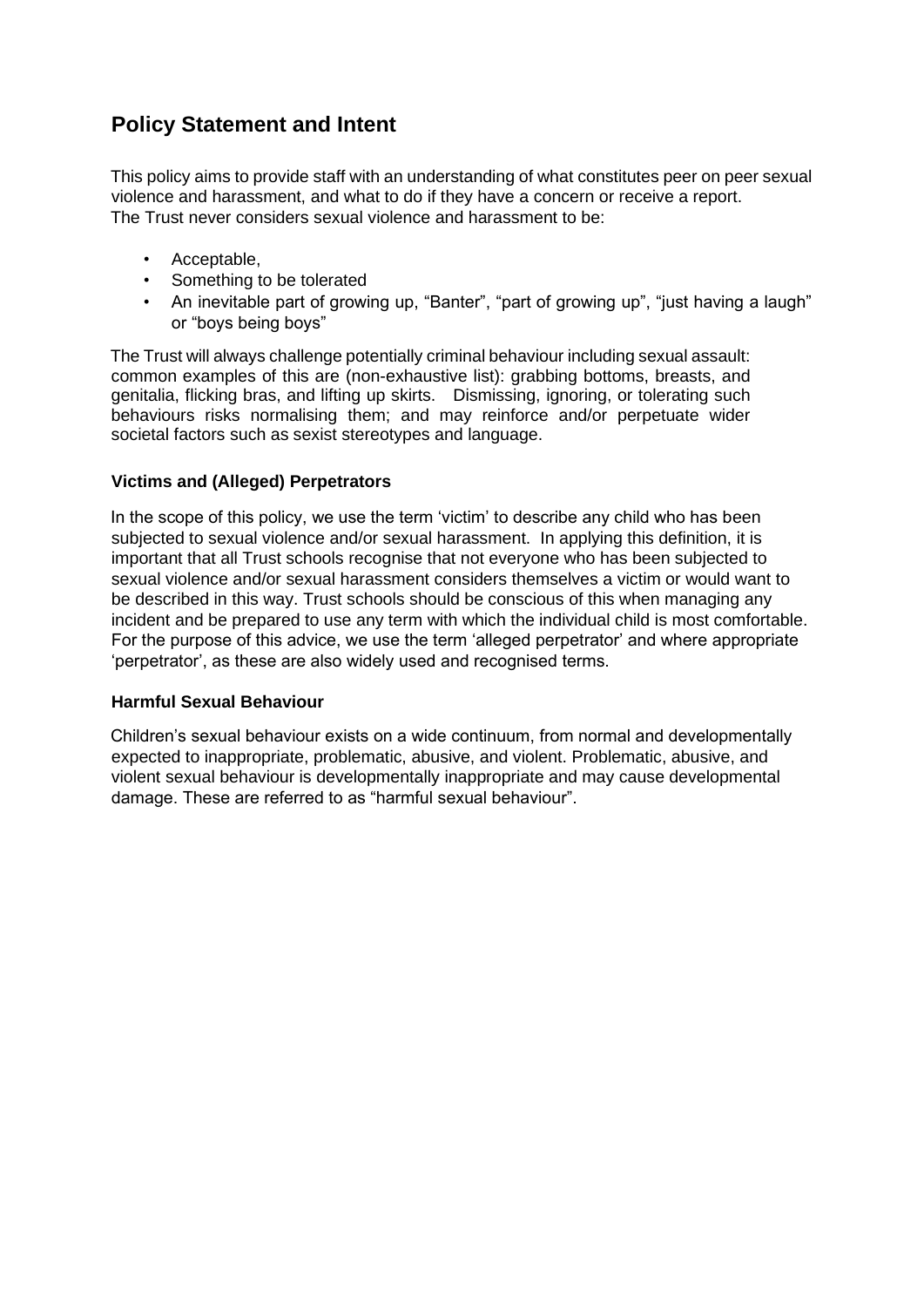| <b>Normal</b>               | Inappropriate                                             | <b>Problematic</b>                                    | <b>Abusive</b>                                    |
|-----------------------------|-----------------------------------------------------------|-------------------------------------------------------|---------------------------------------------------|
| Developmentally<br>expected | Single instances of<br>inappropriate<br>sexual behaviour  | Problematic and<br>concerning<br>behaviour            | Victimizing intent or<br>outcome                  |
| Socially acceptable         | Socially acceptable<br>behaviour within<br>the peer group | Developmentally<br>unusual and<br>socially unexpected | Includes misuse of power                          |
| Consensual                  | Context for<br>behaviour may be<br>inappropriate          | No overt elements<br>of victimisation                 | Coercion and force to ensure<br>victim compliance |
| Normal                      | Generally<br>consensual and<br>reciprocal                 | Consent issues are<br>unclear                         | Informed consent lacking or<br>being freely given |
| Shared decision<br>making   |                                                           | May include levels<br>of compulsivity                 | May include elements of<br>expressive violence    |
|                             |                                                           | Lacks reciprocity or<br>equal power                   |                                                   |

Harmful sexual behaviour can occur online, offline or combination of both. When considering harmful sexual behaviour, ages, and the stages of development of the children are critical factors to consider. Sexual behaviour between children can be considered harmful if one child is much older, particularly if there is more than two years' difference or if one of the children is pre-pubescent and the other is not. However, a younger child can abuse an older child, particularly if they have power over them due to the older child being disabled or smaller in stature. Children displaying harmful sexual behaviour have often experienced their own abuse and trauma, so it is important that they are offered appropriate support.

# **Incidence of Sexual Violence and Harassment**

Sexual violence and sexual harassment can occur between two children of any age and sex. It can also occur through a group of children sexually assaulting or sexually harassing a single child or another group of children. Children who are victims of sexual violence and harassment will likely find the experience stressful and distressing and adversely affect their educational attainment. Sexual violence and sexual harassment exist on a continuum and may overlap. They can occur online and offline (both physically and verbally) and are never acceptable. Reports of sexual violence and sexual harassment are extremely complex to manage. It is essential that victims are taken seriously, offered appropriate support, and every effort is made to ensure their education is not disrupted. It is also important that other children and staff are supported and protected as appropriate.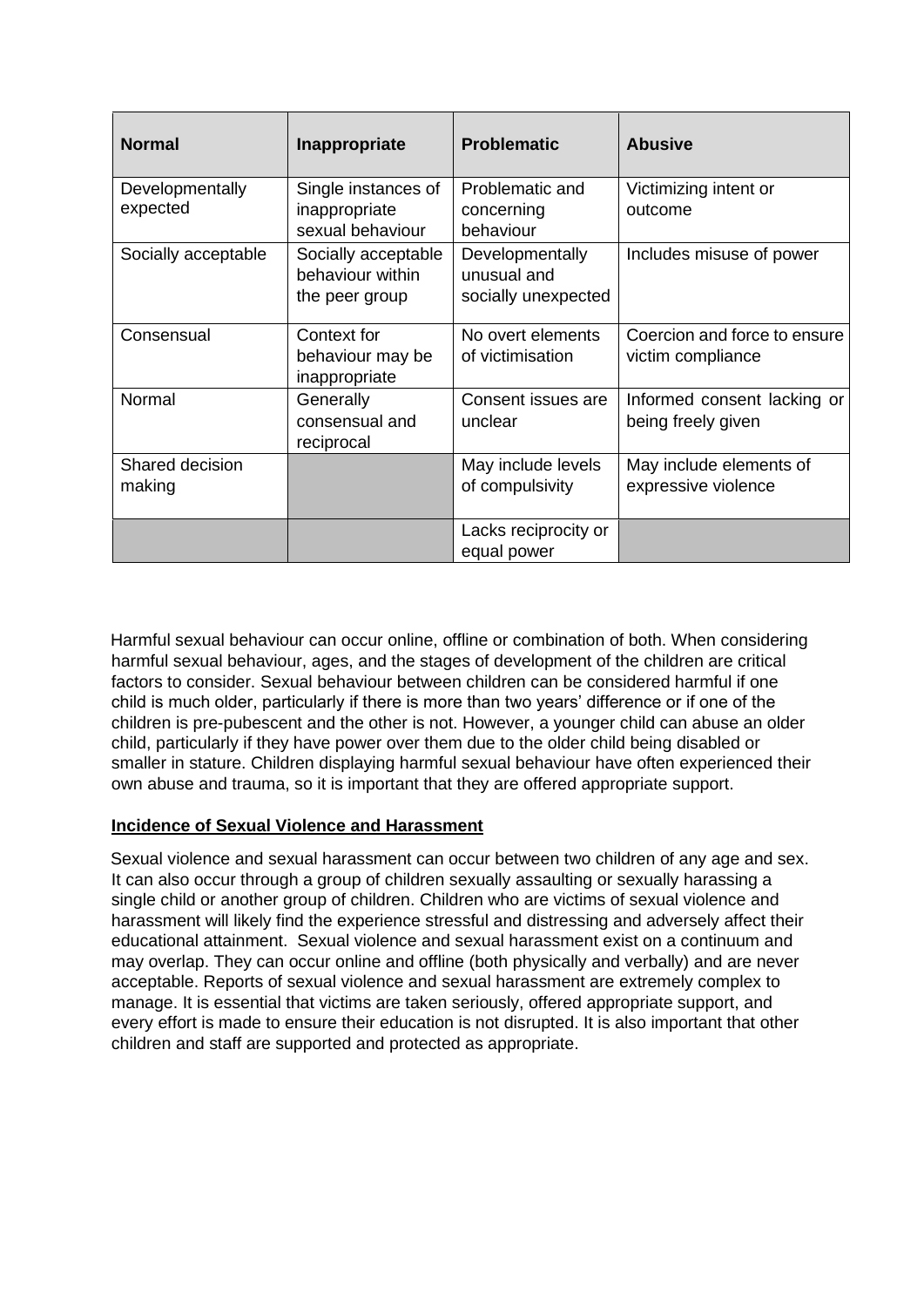# **Gender**

Whilst any report of sexual violence or sexual harassment should be taken seriously, staff should be aware it is more likely that girls will be the victims of sexual violence and sexual harassment and more likely it will be perpetrated by boys.

# **SEND**

Children with Special Educational Needs and Disabilities (SEND) are three times more likely to be abused than their peers. Additional barriers can sometimes exist when recognising abuse in SEND children. These include:

- Assumptions that indicators of possible abuse, such as behaviour, mood, and injury relate to the child's disability.
- The potential for children with SEND being disproportionately impacted by bullying and harassment, without outwardly showing any signs
- Communication barriers and difficulties overcoming these barriers.

As a consequence, any reports of abuse involving children with SEND will therefore require close liaison with the Designated Safeguarding Lead (DSL)/safeguarding staff and SENDCO.

# **LGBTQ**

Children who are lesbian, gay, bi-sexual, or trans-sexual (LGBT) are vulnerable to being targeted by their peers.

# **Types and Definitions of Sexual Violence**

(All definitions in accordance with the Sexual Offences Act 2003)

# **Rape**

Where a person intentionally penetrates the vagina, anus, or mouth of another nonconsenting person with his penis and could not reasonably believe that they consented.

# **Assault by Penetration**:

A person commits this offence if they:

- Intentionally penetrate the vagina or anus of another person with a part of their body or object
- The penetration is sexual
- Is not consensual or could not reasonably be believed to be consensual.

# **Sexual Assault**

Sexual assault occurs when someone touches another person in a sexual manner, and this touching is non-consensual or could not reasonably be believed to be consensual.

#### **Sexual Harassment**

Sexual harassment is unwanted conduct of a sexual nature and may:

• Violate a child's dignity, make them feel intimidated, degraded, or humiliated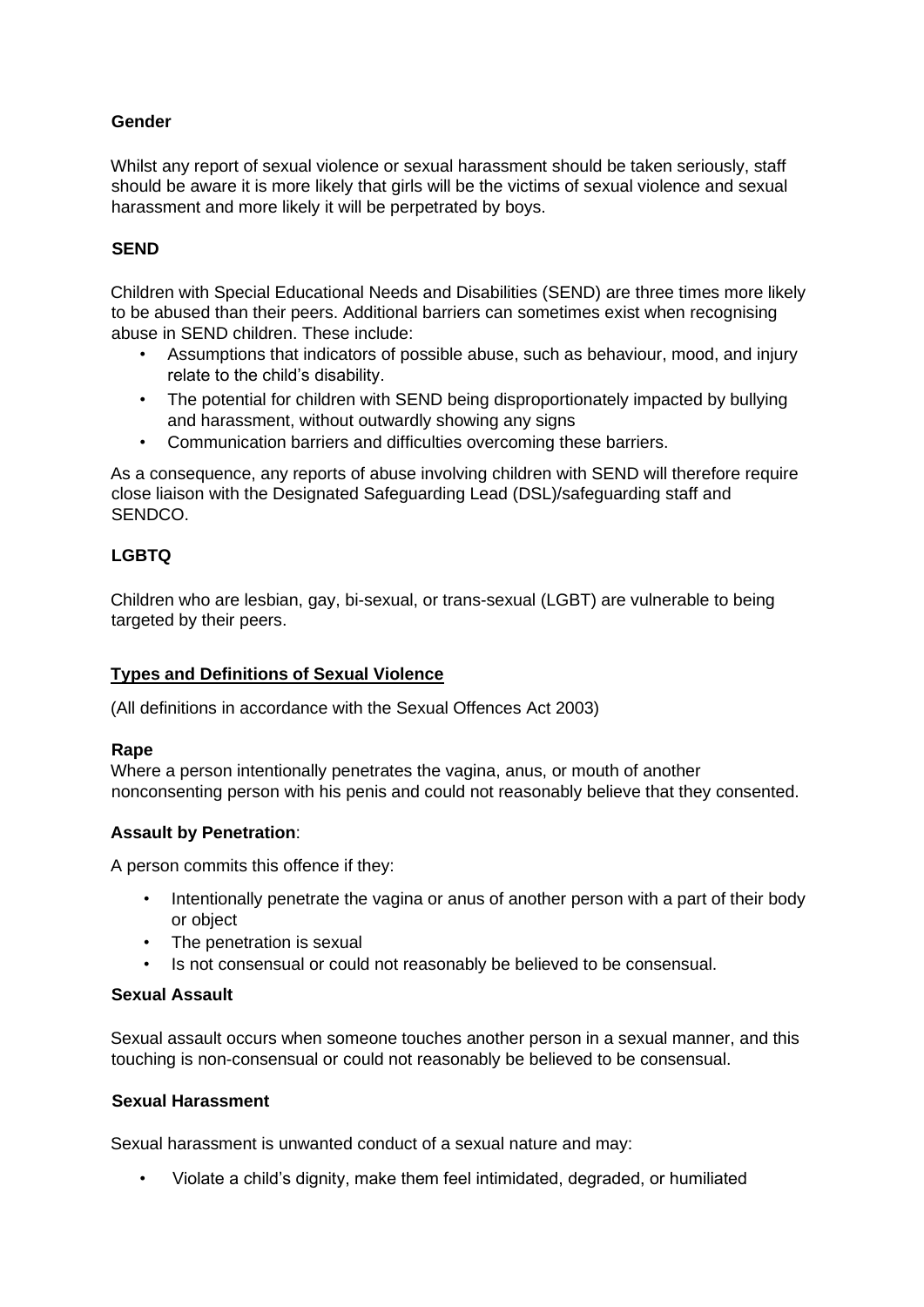• Create a hostile, offensive or sexualised environment.

It can occur online and offline and may comprise (non-exhaustive list):

- Sexual or lewd comments, jokes or taunting
- Telling sexual stories
- Making sexual remarks about clothes and appearance, or calling someone sexualised names
- Deliberately brushing against someone or interfering with someone's clothes
- Displaying pictures, photos, or drawings of a sexual nature
- Online sexual harassment (including social media): This can comprise nonconsensual sharing of sexual images/videos, sexualised online bullying, unwanted sexual comments/messages, sexual exploitation, coercion, and threats

Online sexual harassment may be stand-alone, or part of a wider pattern of sexual harassment and/or sexual violence. Sexual harassment must not be left unchallenged, as it may create an atmosphere that normalises inappropriate behaviours and provide an environment that may lead to sexual violence.

# **Consent to Sexual Activity**

Consent is the freedom and capacity to choose. Consent to sexual activity may be given to one sexual activity but not another and can be withdrawn at any time during sexual activity and each time activity occurs. Someone who consents to vaginal, anal, or oral penetration only agrees by choice to that penetration and has the freedom and capacity to make that choice. Sexual intercourse without consent is rape. The legal age of consent is 16, and a child under the age of 13 can never consent to any sexual activity.

# **Reporting Sexual Violence of Harassment**

Any actual or suspected incidence of sexual violence or harassment should be reported to the DSL as soon as reasonably possible. It is essential that victims are reassured that they are being taken seriously and that they will be supported and kept safe. A victim should never be given the impression that they are creating a problem by reporting sexual violence or sexual harassment. Nor should a victim ever be made to feel ashamed for making a report. Victims may not make a direct report, with for example a friend making a report or a member of staff overhearing a conversation that suggests a child has been harmed. Where this occurs, it is important the school makes efforts to understand why the victim has chosen not to make a report themselves.

# **Effective Recording of Incidents**

All staff will be trained to effectively record a disclosure from a child. Good practice guidelines comprise:

- Not promising confidentiality
- Staff only sharing the report with those people who are necessary in order to progress it.
- Informing the child what the next steps will be and who the report will be passed to.
- Being supportive and respectful of the child, listening carefully and being non-judgmental.
- Not asking leading questions and only prompting the child where necessary with open-ended questions – where, when, what, etc.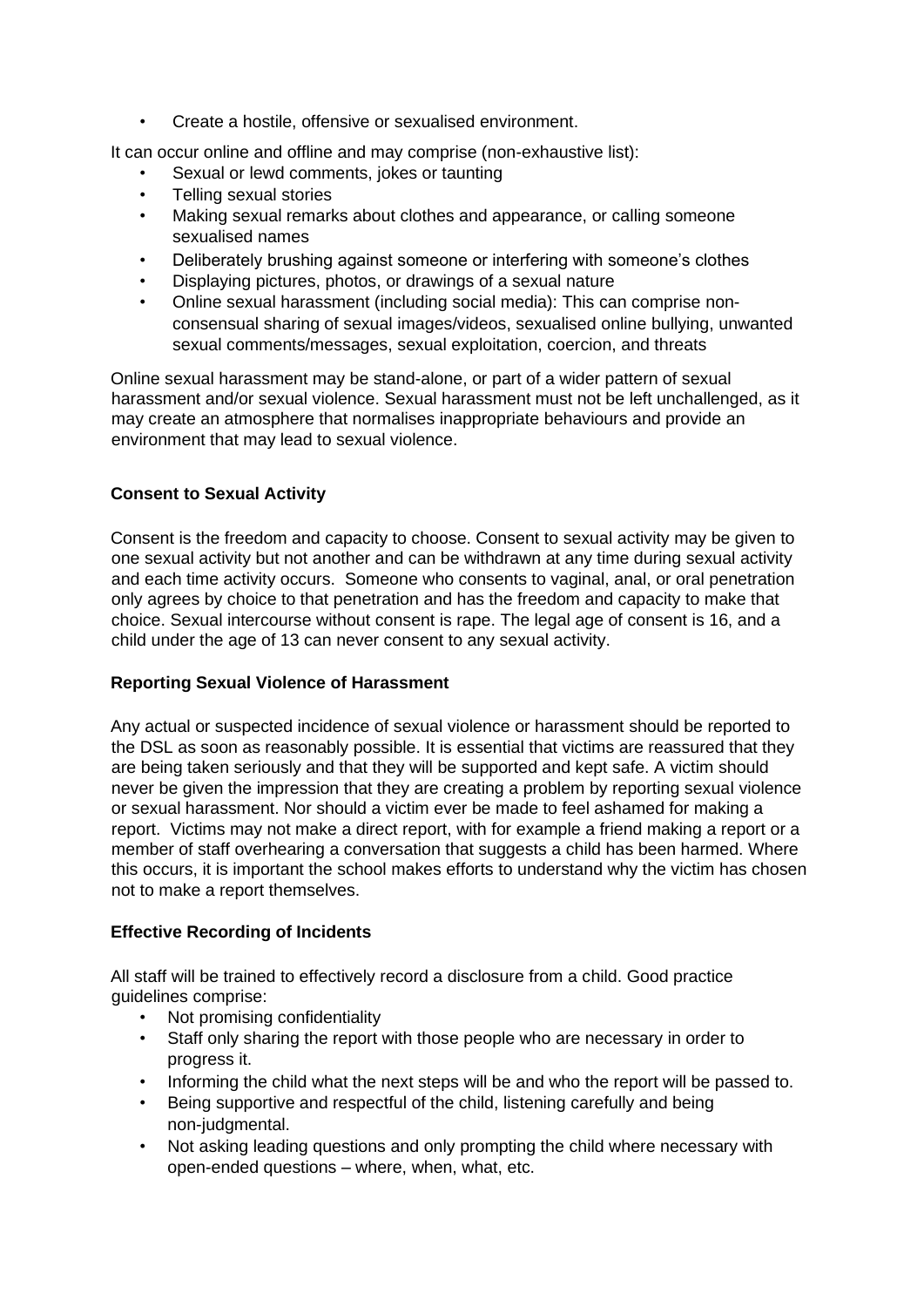- Record on 'My Concern' only facts as the child presents them, and not the member of staff's personal opinions as this could form the basis of a criminal investigation
- Ideally having two members of staff present, with one asking questions and the other making a full record. When this is not possible, the member of staff should wait until the end of the discussion before writing a full report. This allows the staff member to devote their full attention to the child and to fully listen to what they are saying.
- Where the disclosure includes an online element, staff **should not** view youth produced sexual images. Wherever possible responses to incidents should be based on what staff/DSLs have been told about the content of the imagery.
- If a decision is made to view imagery, the DSL would need to be satisfied that viewing:
	- **O** is the only way to decide about whether to involve other agencies (i.e., it
	- **O** is not possible to establish the facts from the young people involved)
	- **O** is necessary to report the image to a website, app, or suitable reporting agency to have it taken down, or to support the young person or parent in making a report
	- **O** is unavoidable because a young person has presented an image directly to a
	- **O** staff member or the imagery has been found on a school device or network if it is necessary to view the imagery then the DSL should:
	- **O** Never copy, print, or share the imagery; this is illegal
	- **O** Ensure viewing is undertaken by the DSL or other member of staff with delegated authority from the headteacher
	- Ensure viewing takes place with another member of staff present in the room,
- If youth produced sexual imagery has been unavoidably viewed by a member of staff either following a disclosure from a young person or as a result of a member of staff undertaking their daily role (such as IT staff monitoring school systems) then DSLs should ensure that the staff member is provided with appropriate support. Viewing youth produced sexual imagery can be distressing for both young people and adults and appropriate emotional support may be required.

# **Further Reporting**

Parents/carers should normally be informed unless this would put the victim at greater risk. If the child is at risk of harm, immediate danger, or has been harmed, a referral should be made to children's social care. Rapes, assault by penetration and sexual assaults are crimes, and must be referred to the police.

In considering any report of sexual violence and/or sexual harassment, the school should consider:

- The wishes of the victim in terms of how they want to proceed. Victims should be given as much control as is reasonably possible over decisions regarding how any investigation will be progressed and any support that they will be offered
- The nature of the alleged incident(s), including whether a crime may have been committed
- The ages and developmental stages of the children involved
- Any power imbalance between the children
- Does the child have a disability or Special Needs?
- Is the alleged incident a one-off or a sustained pattern of abuse?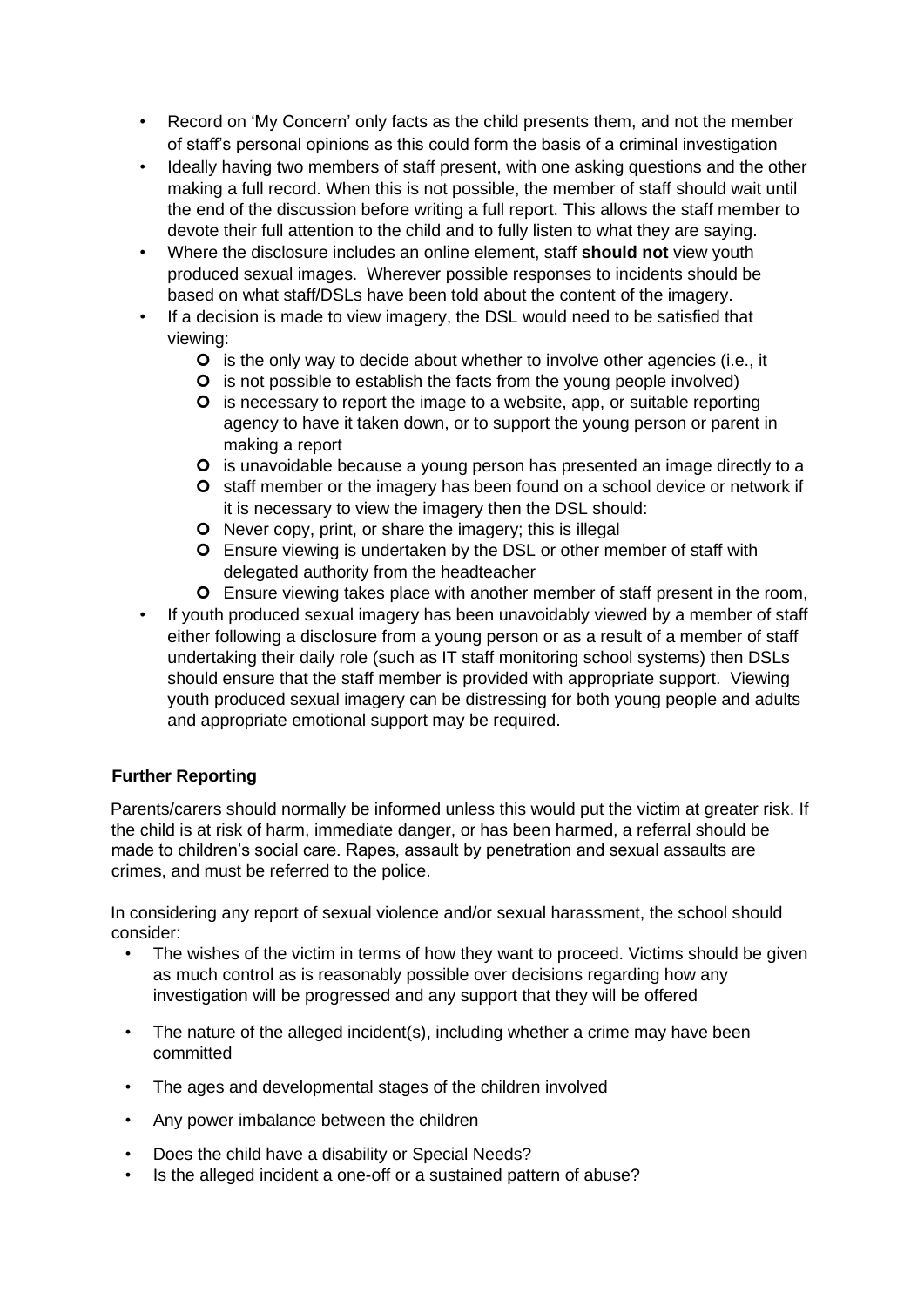- Are there ongoing risks to the child, other children, or staff?
- Other related issues and wider context.

#### **Informing the Perpetrator**

When to inform the alleged perpetrator should be carefully considered. Where a report is made to children's social care and/or police, the school take advice from them regarding next steps and informing the alleged perpetrator of the allegations. However, as per general safeguarding principles, this must not stop the school taking immediate action to safeguard other children.

#### **Responding to Incidences of Sexual Violence or Harassment**

There are four main options that the Trust can take in responding to any reports of sexual violence or harassment. In all of these there is the underlying principle that sexual violence or harassment won't be tolerated. The responses are as follows:

**Manage Internally**: This is appropriate for some cases of sexual harassment, such as one off incidents where children are not in need of early help or statutory intervention. Here, interventions can be internally applied, as deemed appropriate. All concerns, discussions, decisions, and reasons for decisions should be formally recorded.

**Early Help**: This is another non-statutory intervention, where support is provided as soon as a problem emerges. It is particularly useful to address non-violent sexual behaviour and may prevent escalation of sexual violence. All concerns, discussions, decisions, and reasons for decisions should be formally recorded.

# **Referrals to Children's Social Care**:

A referral via Staffordshire Children's Advice and Support service on 0300 1313 12 should happen where a child has been harmed, is at risk of harm, or is in immediate danger.

In some cases, children's social care will review the evidence and decide that a statutory intervention is not appropriate and, in these circumstances, we will consider other support mechanisms, such as early help, specialist support/referrals and pastoral support within a formalised plan. We will consider starting an Early Help process where we are the lead professional.

However, if the DSL/DDSL feels that the child remains in immediate danger or at risk of harm, they may refer again. The threshold document will help and support our decision making.

[Threshold Framework: Accessing the right help at the right time](https://www.staffsscb.org.uk/wp-content/uploads/2020/09/Threshold-Document.pdf)

At this referral stage, we will inform parents or carers, unless there are compelling reasons not to (if informing a parent or carer is going to put the child at additional risk). Any such decision will be made with the support of children's social care. If a referral is made, children's social care will then make enquiries to determine whether any of the children involved need protection or other services.

Where statutory assessments are appropriate, we will work alongside, and co-operate with, the relevant lead social worker. This collaborative working will help ensure the best possible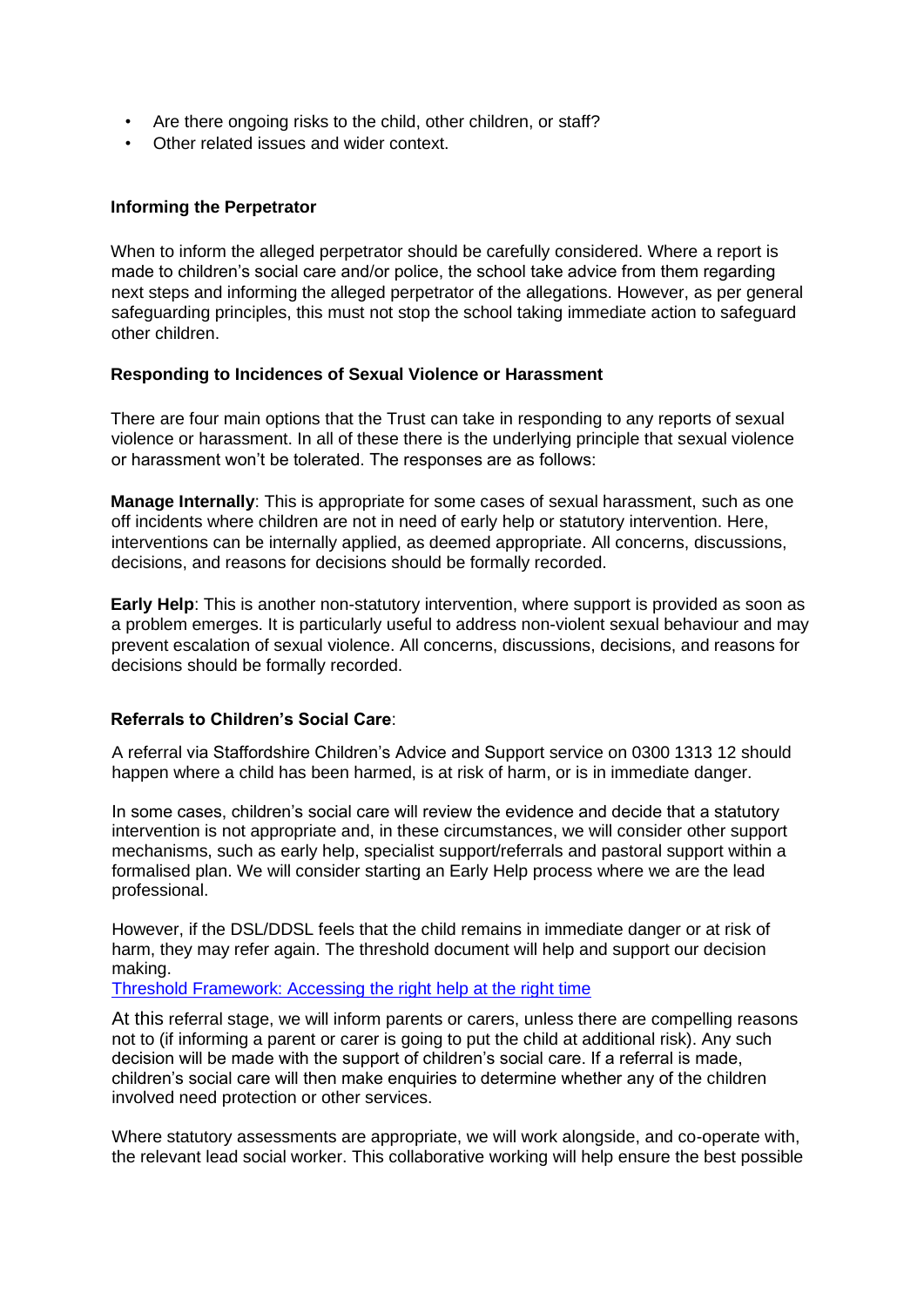package of coordinated support is implemented for the victim and, where appropriate, the alleged perpetrator and any other children requiring support.

We will not wait for the outcome, or even the start of a children's social care investigation before protecting the victim and other children in the school. It will be important for us to work closely with children's social care (and other agencies as required) to ensure any actions we take do not jeopardise a statutory investigation.

### **Reporting to Police**

Where the school has support from the Safer School's Partnership Police Officer, all incidents of sexual violence or harassment will always be referred. Any report to police will generally be in parallel to a referral to children's social care. When a report of rape, assault by penetration or sexual assault is made, the starting point is that a report should be made to the police even if the alleged perpetrator is under ten (age of criminal responsibility). Schools will inform parents/carers unless it is likely to put a child at additional risk.

The school should consult with police and agree what information can be disclosed to staff and other relevant parties, and the best way to protect the victim and their anonymity. Where no further action is taken, the school will continue to engage with specialist support as required. All concerns, discussions, decisions, and reasons for decisions should be formally recorded. When a criminal investigation is underway and there are no bail conditions (Released Under Investigation: RUI), advice should be sought from the police to help the school manage their safeguarding responsibilities. An important consideration is to ensure that the victim can continue in their normal routine, including receiving a suitable education. Schools should not wait for the outcome of a police investigation before protecting the victim or other relevant parties. However, it is important that the DSL/safeguarding staff work closely with the police (and other agencies as required) to ensure any actions they take do not jeopardise any police investigation.

#### **Actions Following the Outcome of a Police Investigation**

If a child is convicted or receives a caution for a sexual offence, the school should update its risk assessment, ensure relevant protections are in place for all children, and consider any suitable disciplinary response. When the perpetrator is in the same school as the victim, the school should be very clear as to their ongoing expectations. This commonly includes their behaviour and any reasonable and proportionate adjustments to the perpetrator's timetable. Any conviction, even with legal anonymity and reporting restrictions, is potentially going to generate interest among other pupils at the school. Therefore, it is important that the school ensures both the victim and alleged perpetrator remain protected, especially from bullying or harassment. Where cases are classified as "no further action" by the police or Crown Prosecution Service, or where there is a not guilty verdict, the school should continue to offer support to the victim and the alleged perpetrator for as long as is necessary.

# **Anonymity**

Where a child requests their disclosure goes no further than the school, it may lawfully be shared it if can be justified to be in the public interest such as protecting other children from harm or promoting the welfare of children. If a further referral is made, this should be handled extremely carefully, with the reasons explained to the victim and appropriate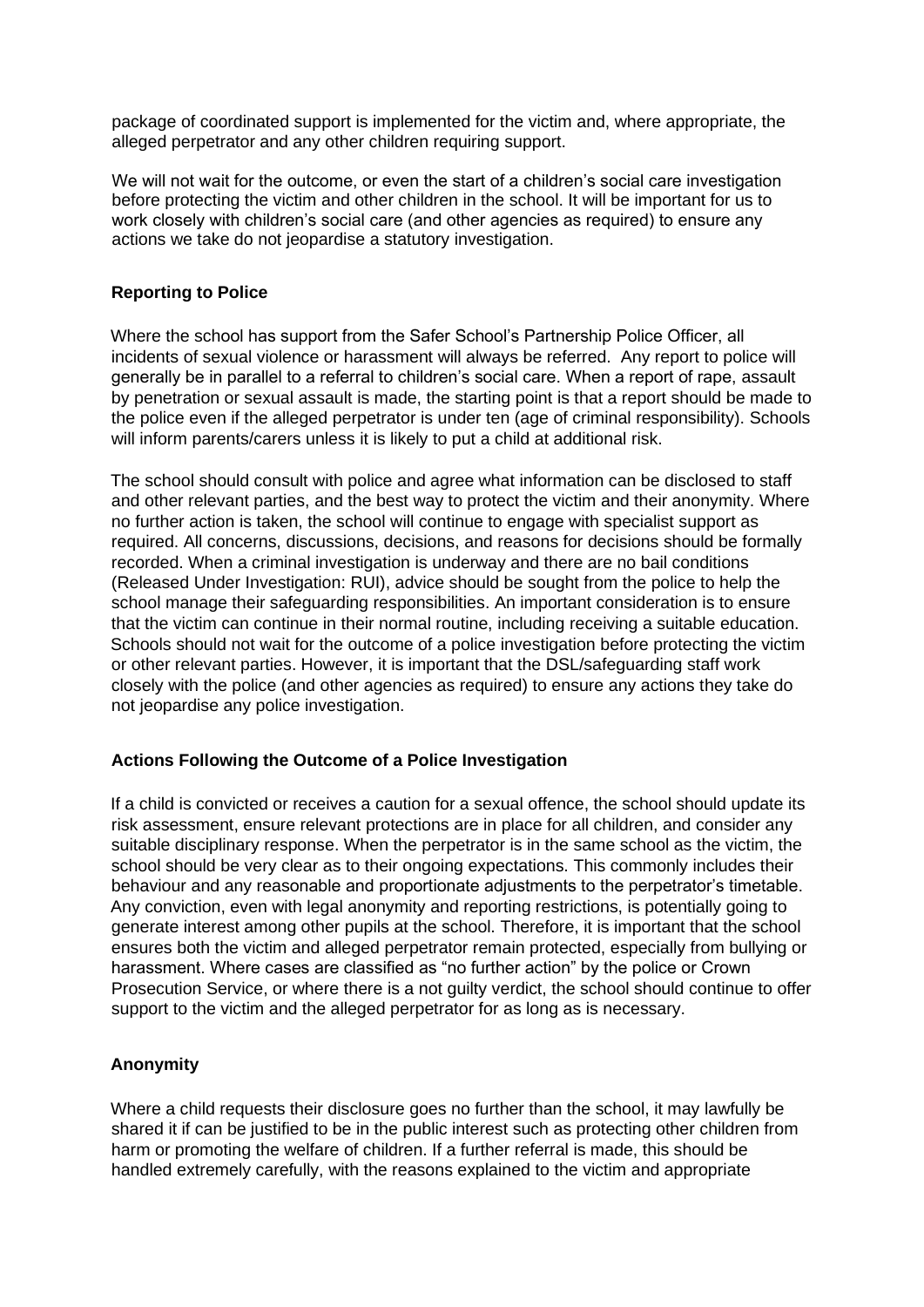specialist support should be offered. Trust schools should do all they reasonably can to protect the anonymity of any children involved in a report of sexual violence or harassment. This will involve careful consideration of which staff should know about the report and any support that will be put in place. Schools should also consider the potential impact of social media in facilitating the spreading of rumours and exposing victims' identities. Schools should recognise that peer on peer abuse may be taking place and not reported for fear of repercussions. All staff are trained to be vigilant to the signs of abuse and how to reassure and support victims.

# **Risk Assessment**

When there has been a report of sexual violence, the DSL/safeguarding staff should make an immediate risk and needs assessment. Where there has been a report of sexual harassment, the need for a risk assessment should be considered on a case-by-case basis. The risk and needs assessment should consider support, safety, and protection of:

- The victim
- The alleged perpetrator
- All the other children (and sometimes staff) at the school.

Risk assessments should be formally recorded and should be kept under regular and active review.

#### **Safeguarding and Supporting the Victim**

It is important that the school does everything they reasonably can to protect the victim from bullying and harassment. In doing this the school should:

- Think carefully about the terminology used to describe the victim.
- Consider the age and the developmental stage of the victim, the nature of the allegations and the potential risk of further abuse. Schools should be aware that by the very nature of sexual violence and harassment, a power imbalance is likely to have been created between the victim and alleged perpetrator.
- Keep the needs and wishes of the victim paramount (alongside protecting them). It is important they feel in as much control of the process as is reasonably possible. Wherever possible, the victim should be able to continue their normal school routine, if they wish to do so. This helps make the victim's daily experience as normal as possible, so that the school feels a safe space for them.
- Never make the victim feel they are the problem or feel ashamed for making a report.
- Consider the proportionality of the response. Support should be tailored on a case-by-case basis. The support required regarding a one-off incident of sexualised name-calling is likely to be vastly different from that for a report of rape.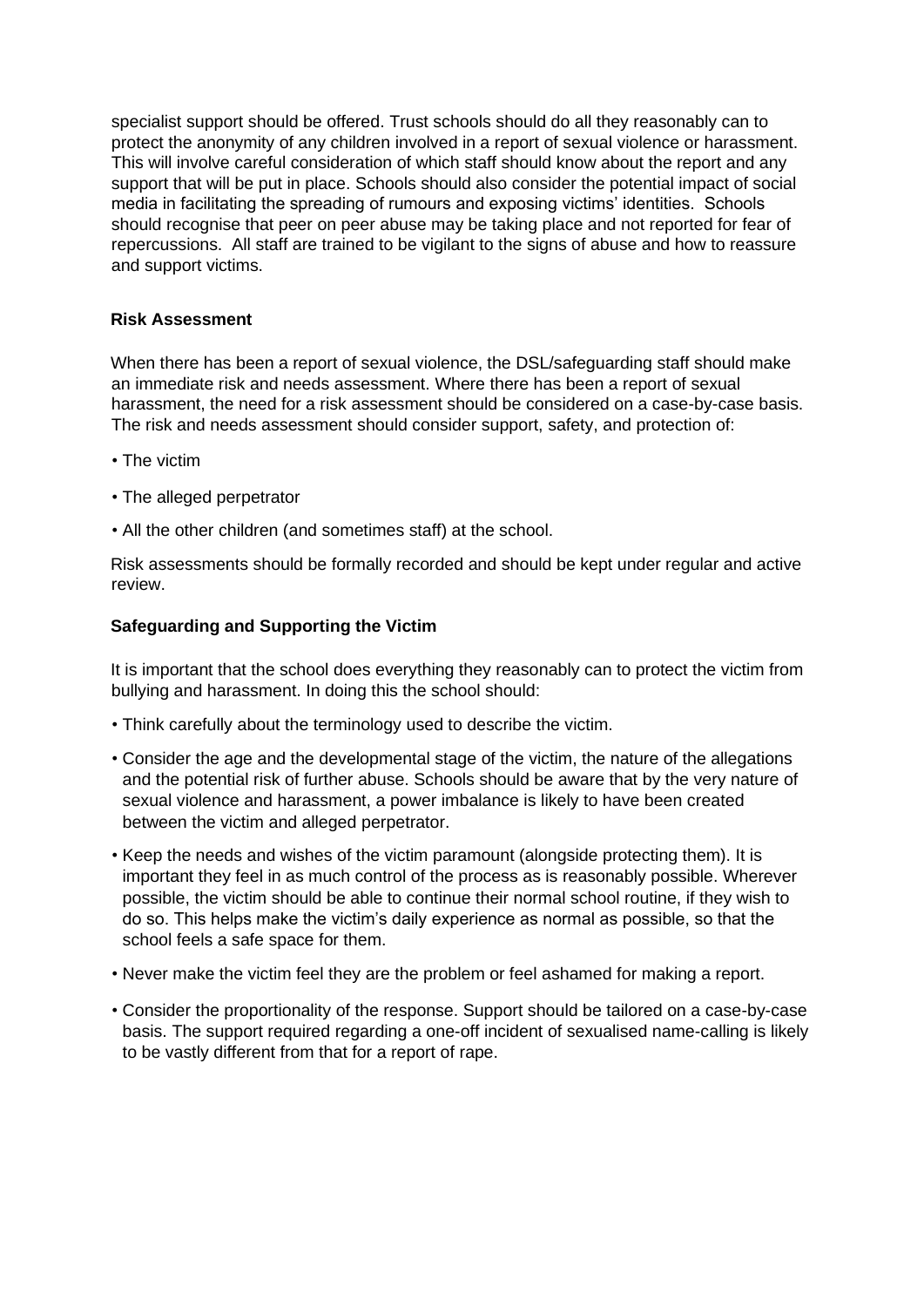# **Ongoing Support**

Victims may be more comfortable providing information on a piecemeal, ongoing basis. Therefore, it is essential that dialogue is kept open and encouraged. When it is clear that ongoing support will be required, schools should ask the victim if they would find it helpful to have a designated trusted adult, such as their form tutor or DSL to talk to about their needs. The choice of any such adult should be the victims, and schools should respect and support this choice. Pupils may be traumatised by their experiences and may struggle in a normal classroom environment. While any action that would have the effect of isolating the victim should be avoided, there may be times when the victim finds it difficult to maintain a full-time timetable and may express a wish to withdraw from lessons. When this is done, it should be according to the wishes of the victim and not because it makes it easier to manage the situation. Support arrangements may need to be in place for a long time, and schools should work with children's social care and other agencies to facilitate this. If the trauma results in the victim being unable to maintain mainstream provision, alternative provision or a move to another school should be considered. This should only be at the request of the victim, and discussion with their parents/carers. It is important that if the victim does move to another educational institution, they are made fully aware of any ongoing support needs. The DSL should take responsibility to ensure this happens and discuss with the victim and parents/carers (where appropriate) the most suitable way of doing this. Following a school move, the DSL must also oversee and ensure the transfer of the child protection file.

# **Supporting the Perpetrator**

It is important to remember that any alleged perpetrator is entitled to and deserving of support to help them understand and overcome the reasons for their behaviour and reducing the likelihood of them abusing again.

In doing this, the school should adhere to the following guidelines:

- The school should think carefully about using the appropriate terminology to describe the "alleged perpetrator" or "perpetrator". This may prove a difficult balancing act when supporting both them and the 'victim'.
- A child abusing another child may be a sign they have been abused themselves, or a sign of wider issues that need addressing. Schools should work with appropriate professionals to address these needs.
- Consideration should be made of the age and the developmental stage of the alleged perpetrator and nature of the allegations made against them.
- Consider the possible negative reactions of their peers to the allegations made against them.
- Consider the proportionality of the response based on the specific details of each case.
- Fully informing any new school of their ongoing support needs, and any potential risks to other children or staff. The DSL should take responsibility for this, as well as transferring the child protection file.

# **Disciplining the Alleged Perpetrator**

Taking disciplinary action and supporting the perpetrator are not mutually exclusive and may take place at the same time. Disciplinary action can be taken by the Trust/school whilst investigations by the police and/or children's social care are ongoing. The other investigations should not prevent the school from coming to its own conclusion on the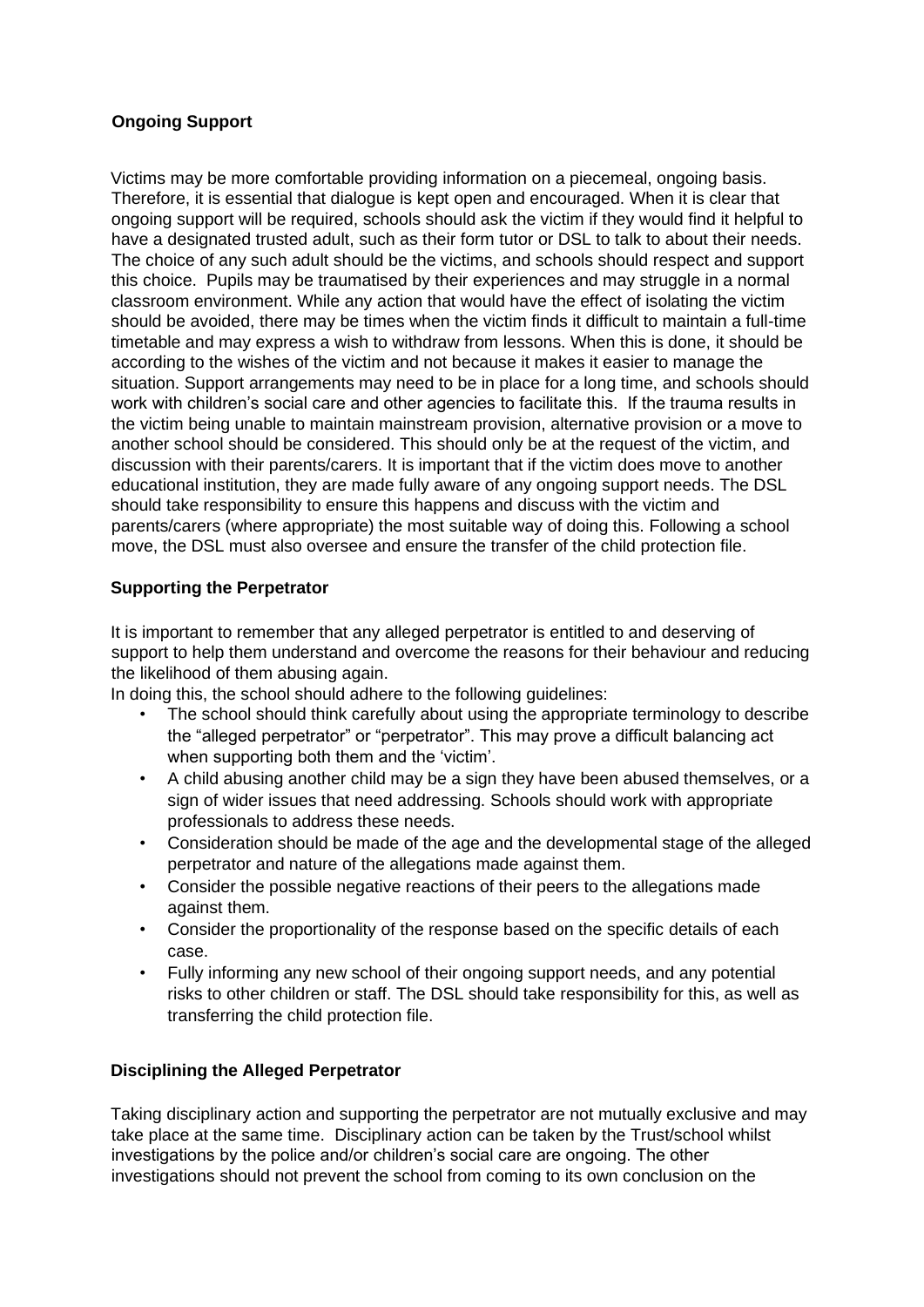balance of probabilities about what happened and imposing an appropriate disciplinary sanction. However, in doing this the Trust/school should consider if by taking action they prejudice the police/social care investigation and any subsequent prosecution. Careful liaison with the police and/or children's social care should be made to determine this. It is also important to consider whether circumstances make it unreasonable or irrational for the school to reach their own decision about what happened while an independent investigation is considering the same facts.

# **Engaging with the Perpetrator's Parents/Carers**

The school will normally engage with both the victim's and the alleged perpetrator's parents/carers when there has been a report of sexual violence or harassment. This is except where there is a reason to believe informing a parent or carer will place a child at additional risk. Schools should carefully consider what information they provide to both parties and when they do so. In some cases, children's social care and/or the police will have a very clear view and it will be important for the school to work with relevant agencies to ensure a consistent approach is taken to information sharing. It is good practice for the school to meet and discuss with parents/carers of the alleged perpetrator any arrangements that are being put into place that impact their child. The reasons for these should be explained, their potential impact, and what support is being provided. The DSL/other safeguarding staff would generally attend any such meetings, with consideration made to the attendance of other relevant agencies where necessary.

# **Safeguarding Other Children**

Consideration should be given to supporting children who have witnessed sexual violence, especially rape and assault by penetration, as witnessing such an event is likely to be traumatic. Following reports of sexual violence or sexual harassment, it is likely that some children will take "sides". As a result, the school should do all they can to ensure the victim, alleged perpetrator and any witnesses are not being bullied or harassed. Social media is very likely to play a central role in the fall-out from any incident, where there is the potential for contact between victim and alleged perpetrator as well as friends from either side harassing either the victim or alleged perpetrator. School transport is another potentially vulnerable place for a victim or alleged perpetrator following an incident. The school should consider any additional potential support needs to keep all of their children safe during these journeys to and from school.

# **Staff Training**

All staff will receive face to face training on what constitutes sexual harassment and sexual violence and how to recognise the signs. All staff must read and understand this policy and agree its implementation.

# **Pupil Curriculum**

A curriculum will be delivered to all students on aspects of sexual harassment and sexual violence as part of the SRE programme which will be delivered by trained staff. Pupils will be told how they can report their concerns and will be reassured of the reporting and following up process.